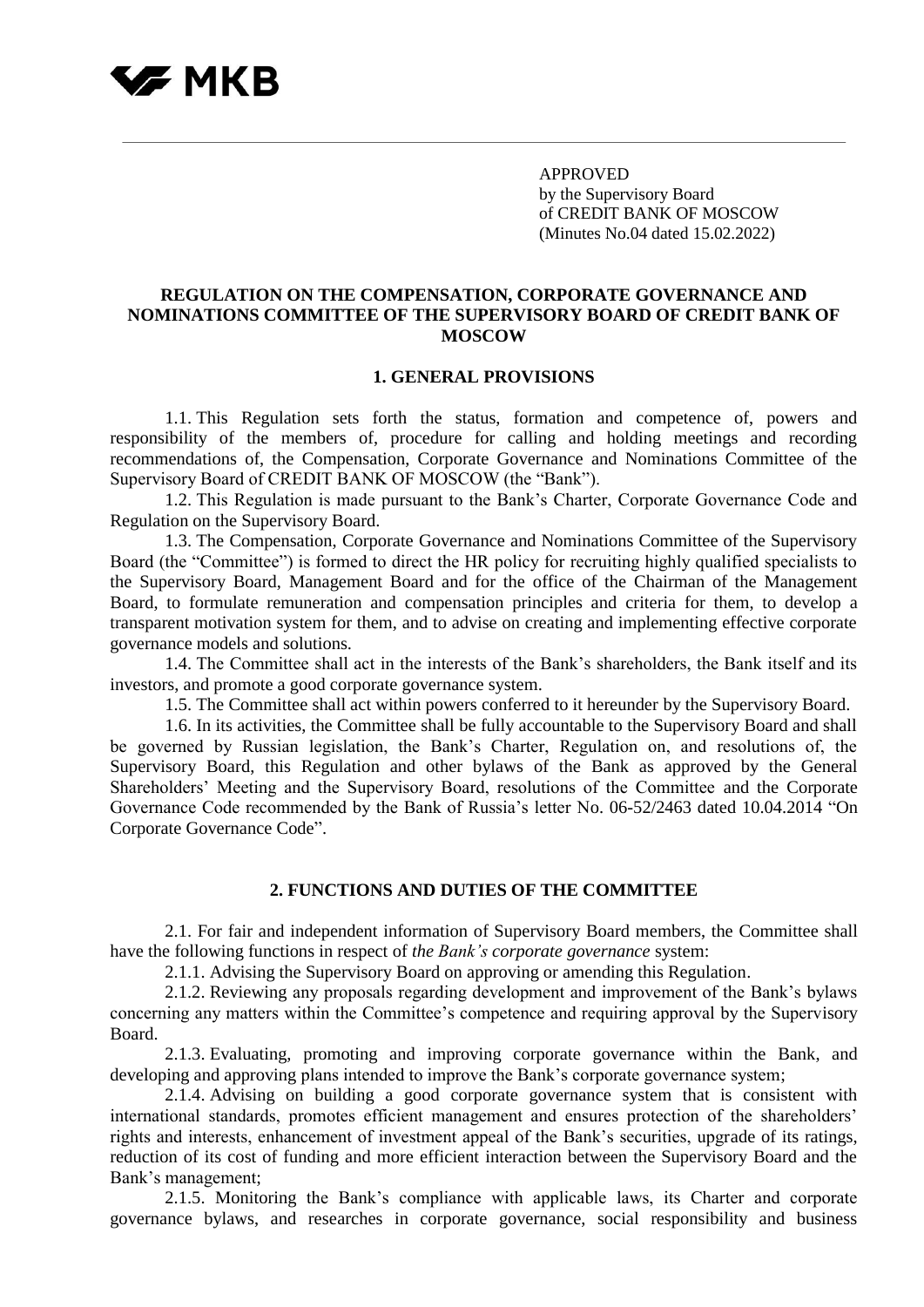transparency in order to adjust the Bank's corporate governance system improvement plans accordingly.

2.1.6. Ensuring, and analysing the outcome of, corporate governance rating assignment to the Bank.

2.1.7. Preventing and resolving any corporate or ethical conflicts or conflicts of interest, and evaluating, and approving action plans to mitigate, any risks of corporate conflicts.

2.1.8. Reviewing any proposals of the Chairman of the Management Board or Management Board members related to promotion of corporate culture.

2.1.9. Directing the Bank's information policy regarding the forms, ways and scope of voluntary disclosure of its activities.

2.1.10. Reviewing any communications or notices from the Bank's employees, shareholders or other stakeholders concerning any identified or alleged violations by its officers of statutory requirements, its bylaws or accepted ethical standards.

2.1.11. Appraising efficiency of the Bank's procedures put in place to identify affiliates and transactions qualifying as major or interested party transactions.

2.1.12. Reviewing any dealings in the Bank's securities by Supervisory Board or Management Board members or other employees possessing insider information.

2.1.13. Controlling implementation of any corporate governance resolutions taken by the Supervisory Board.

2.2. For fair and independent information of Supervisory Board members, the Committee shall have the following functions in respect of *the HR management strategy, motivation, nominations and remunerations*:

2.2.1. Formulating and revising from time to time the Bank's remuneration policy, principles and criteria for Supervisory Board members, Management Board members, the Chairman of the Management Board (Management Board members and the Chairman of the Management Board, collectively, "executive body members") and selected senior executives (other key managers) (the "remuneration policy"), in particular configuring short-term and long-term incentive programmes for executive body members and selected senior executives (other key managers).

2.2.2. Overseeing implementation and fulfilment of the remuneration policy and incentive programmes.

2.2.3. Pre-assessing annual performance of the executive body members and selected senior executives (other key managers) in accordance with the remuneration policy and achievement of their targets under the long-term incentive programme.

2.2.4. Pre-reviewing the Management Board performance appraisal report under the Management Board Performance Appraisal Regulation and proposing ways to improve Management Board performance for the Supervisory Board.

2.2.5. Preparing proposals to the Supervisory Board as to the essential terms of contracts with executive body members, including early termination provisions and all financial obligations of the Bank with their conditions;

2.2.6. Selecting an independent consultant to advise on remuneration to executive body members and selected senior executives (other key managers) and, if the Bank's bylaws require it to hold tender procedures for selecting such consultant, setting the terms and conditions of the tender and acting as the tender board.

2.2.7. Advising the Supervisory Board on setting the remuneration and the bonus payment principles for the Corporate Secretary, pre-assessing his/her annual performance and proposing any bonuses to be paid to him/her.

2.2.8. Advising the Supervisory Board on approving essential terms of the contracts (supplementary agreements) with Supervisory Board members (if made by the Bank).

2.2.9. Evaluating the Supervisory Board's composition in terms of professional expertise, experience, independence, and involvement of its members in its work, and determining priority areas for improving its composition;

2.2.10. Developing methodology for performance appraisal of the Supervisory Board, its committees and members, propose independent consultants to be chosen by it;

2.2.11. Defining eligibility criteria for, and pre-reviewing, nominees to the Supervisory Board and for the offices of executive body members.

2.2.12. Liaising with shareholders, including minority shareholders, in order to give them recommendations on electing Supervisory Board members. In doing so, the aim should be to man the Supervisory Board in such a way that it would be most suitable for the Bank's goals and objectives;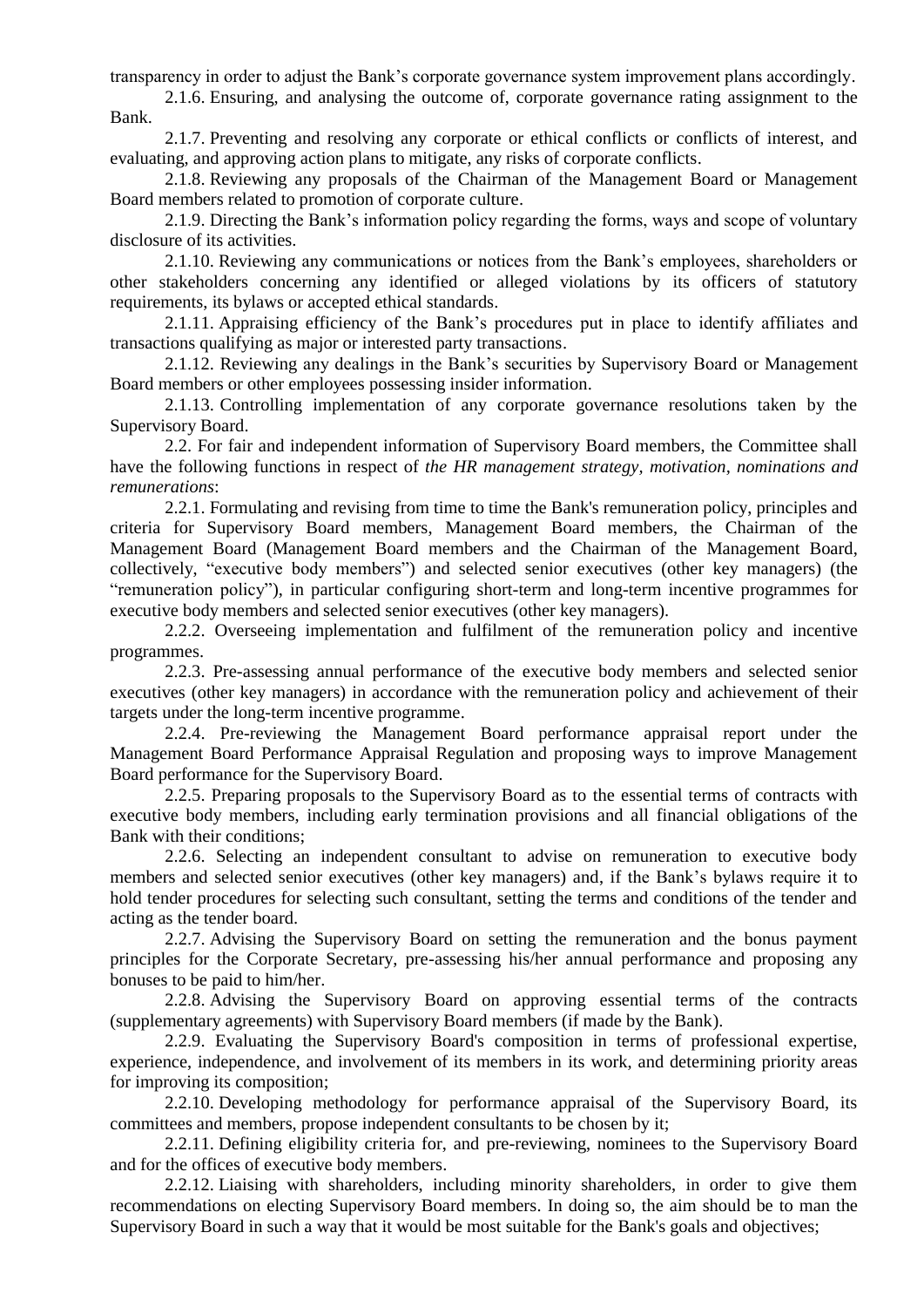2.2.13. Planning appointments, with due regard to succession planning, of executive body members, and giving recommendations to the Supervisory Board as to candidates to the office of the Corporate Secretary, executive body members and selected senior executives (other key managers);

2.2.14. Analysing professional qualifications and independence of all candidates nominated to the Supervisory Board, based on all information available to the Committee; preparing and communicating recommendations to shareholders as to voting in Supervisory Board elections;

2.2.15. Describing individual duties of members and the Chairman of the Supervisory Board, including time to be committed both at and between meetings, in the course of scheduled and unscheduled work. Such descriptions (to be prepared separately for Supervisory Board members and its Chairman) must be approved by the Supervisory Board and given to each new Supervisory Board member and its chairman for perusal after their election;

2.2.16. Making a detailed formalised annual self-appraisal or external performance appraisal of the Supervisory Board, its members and committees, advising the Supervisory Board on improving its and its committees' procedures, in particular defining priorities in enhancing its composition and preparing a self-appraisal or external performance appraisal report to be included in the Bank's annual report;

2.2.17. Preparing, and overseeing practical execution of, an induction programme for newly elected Supervisory Board members designed to brief them on the Bank's key assets, strategy, business practices, organisational structure, and key managers, as well as proceedings of the Supervisory Board;

2.2.18. Preparing, and overseeing practical execution of, an educational and training programme for Supervisory Board members tailored to their individual needs;

2.2.19. Analysing the Bank's current and expected needs in terms of professional qualifications of its executive body members and selected senior executives (other key managers) with a view to ensure its competitiveness and development, as well as carrying out succession planning for them;

2.2.20. Giving recommendations to the Supervisory Board as to candidates to the office of the Corporate Secretary;

2.2.21. Giving recommendations to the Supervisory Board as to candidates to the offices of executive body members and selected senior executives (other key managers);

2.2.22. Reviewing any parallel executive engagements of executive body members at any other entities.

2.2.23. Advising the Supervisory Board on removal of executive body members before term.

2.2.24. Preparing reports on practical implementation of the remuneration policy and committee performance reports to be included in the Bank's annual reports and other documents.

2.2.25. Planning the Supervisory Board's succession on a periodic basis, but at least once a year when reviewing the issue of its re-manning.

2.3. For preparation of Supervisory Board decisions related to the *organisation, monitoring and control of the payroll system, and to appraisal of its consistency with the Bank's strategy, the nature and scale of its operations, its performance, and the level and mix of risks taken by it*, the Committee shall pre-review, prepare and give recommendations and opinions to the Supervisory Board on the following issues:

2.3.1. Approving documents setting out rules for determining salaries and non-performancelinked compensations, incentives and allowances for executive body members, and rules for determining the amount, form and accrual of performance-related compensations and bonuses for executive body members and other managers (employees) approving the Bank's operations and other transactions which may affect its compliance with mandatory ratios or result in other situations jeopardising its depositors' and creditors' interests, including triggers for subjecting it to insolvency (bankruptcy) prevention measures ("other risk takers"), and for employees of subdivisions responsible for internal control and those responsible, at the level of individual portfolios, business areas and the entire Bank, for identifying and assessing risks, setting risk limits, assessing related capital requirements and controlling compliance with the above limits ("risk management subdivisions"), including the Bank's Remuneration Policy for Members of the Management Board and Selected Senior Executives and Staff Remuneration Policy; and considering whether to keep or revise the documents listed above (at least once every calendar year).

2.3.2. Approving the Bank's payroll budget (at least once every calendar year).

2.3.3. Reviewing proposals (if any) of the Internal Audit Department, Internal Control Section and risk management subdivisions as to improvement of the payroll system and reports of the subdivision(s) responsible for monitoring of that system (at least once every calendar year).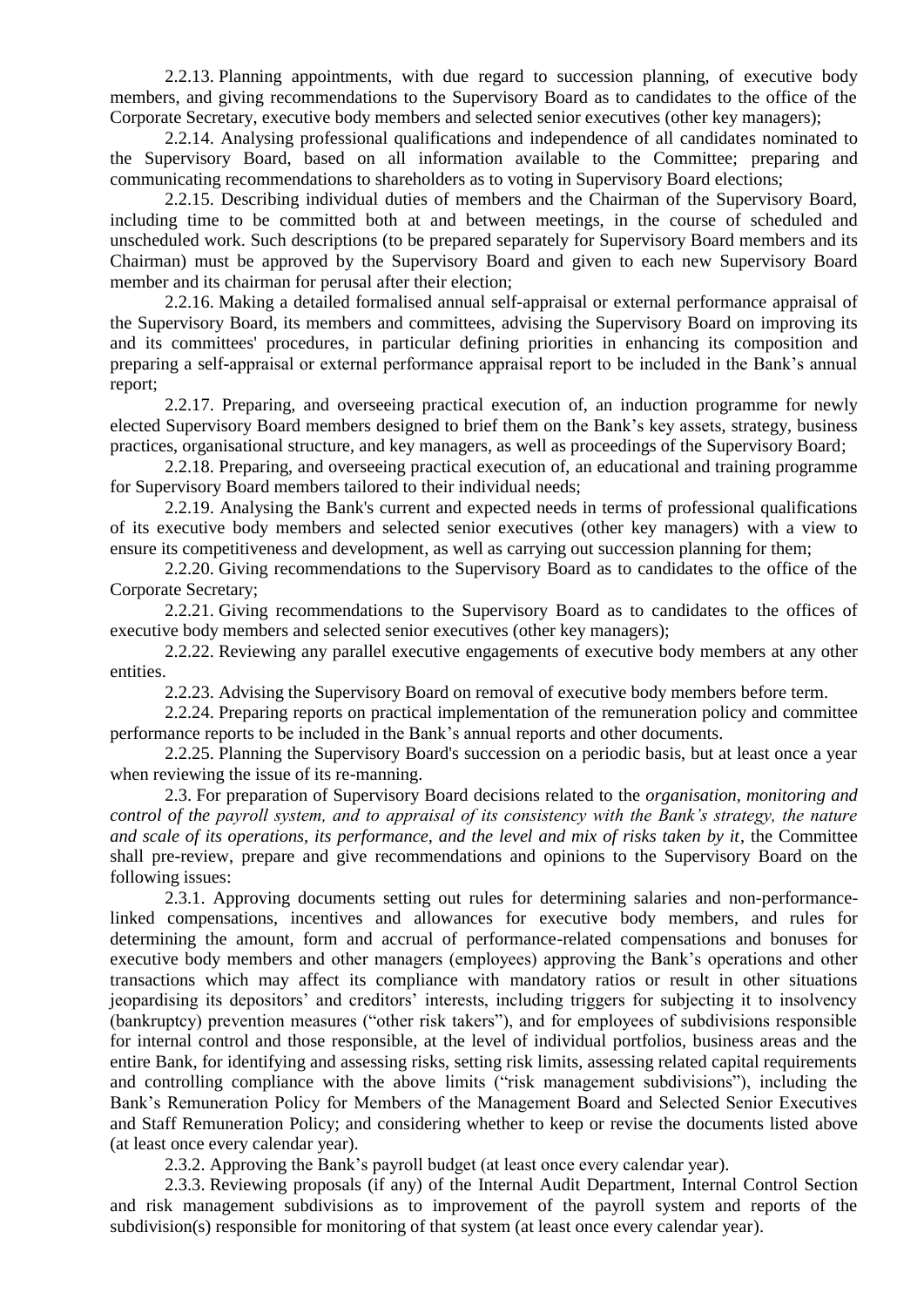2.3.4. Reviewing independent appraisals of the payroll system (including that in the external auditor's annual report) and information (reports) of the Supervisory Board's Audit and Risk Committee.

2.3.5. Reviewing large remuneration payments (as defined in the Bank's bylaws).

2.3.6. The Supervisory Board may resolve to request the Committee to perform any other tasks within its competence.

2.3.7. The Committee shall co-operate with any other Supervisory Board committees and other management and control bodies of the Bank.

2.4. To enable the Committee to fulfil its responsibilities, the Supervisory Board authorises its members to:

2.4.1. Oversee the disclosure of the remuneration policy and practices, and any shares held in the Bank by Supervisory Board members, executive body members and other key managers, in the Bank's annual report and on its website.

2.4.2. Engage in control over, and checks of, implementation of resolutions and requests of the Supervisory Board related to the Committee's competence.

2.4.3. Request and obtain, in the manner established in the Bank, any information necessary for its proceedings from executive body members, the Supervisory Board, the Audit Panel and the auditor, heads of subdivisions and other units and employees of the Bank.

2.4.4. Propose to the Supervisory Board any amendments hereto.

2.4.5. If necessary, draft its other bylaws for approval by the Supervisory Board.

2.4.6. Exercise any other rights as necessary to fulfil its functions.

2.5. Committee members must:

2.5.1. Contribute to preparation and discussion of issues taken to Committee meetings.

2.5.2. Participate in the Committee's decision-making by voting on items of agenda of its meetings.

2.5.3. Make reasonable decisions, study all necessary information (materials) to this end and make all Committee members aware of information relevant to decisions being made.

2.5.4. Notify the Committee chairman and/or the Corporate Secretary of their inability to attend the next Committee meeting (absentee voting) specifying the reasons.

2.5.5. Make decisions on items of the Committee's agenda acting in good faith and reasonably in the interests of the Bank's shareholders and all stakeholders.

2.5.6. Fulfil requests of the Committee Chairman.

## **3. MEMBERSHIP AND ELECTION OF COMMITTEE MEMBERS**

3.1. The Committee shall be formed of at least 3 (Three) members elected out of the Supervisory Board members who are not members of the Bank's executive bodies. The Committee must be composed exclusively of independent directors or, if it is impossible for objective reasons, the majority of its members must be independent, and the others must be those Supervisory Board members who are not the sole executive body and/or Management Board members.

The term "independent director", for the purposes hereof, shall have the meaning given to it in the Bank's Charter, Corporate Governance Code and Moscow Exchange's Listing Rules.

3.2. A majority of Committee members must have a degree in law or economics and/or experience in managing banking risks and organising payroll systems.

3.3. The Committee shall be chaired by an independent director.

3.4. The Committee Chairman must, within 5 (Five) business days of occurrence of any event disqualifying him as independent director under the Charter, give notice thereof to the Supervisory Board.

3.5. Committee members shall be elected at a meeting of, and out of the members of, the Supervisory Board. Resolution electing Committee members shall be passed by a simple majority of votes of all Supervisory Board members.

3.6. Committee members may be re-elected an unlimited number of times.

3.7. The Supervisory Board may remove all Committee members before term by electing the Committee anew.

3.8. Any Committee member shall be discharged before term in the following cases:

3.8.1. Upon resignation of such member from the Committee. Any Committee member may resign from the Committee by giving 1 (One) month written notice thereof to the Chairman of the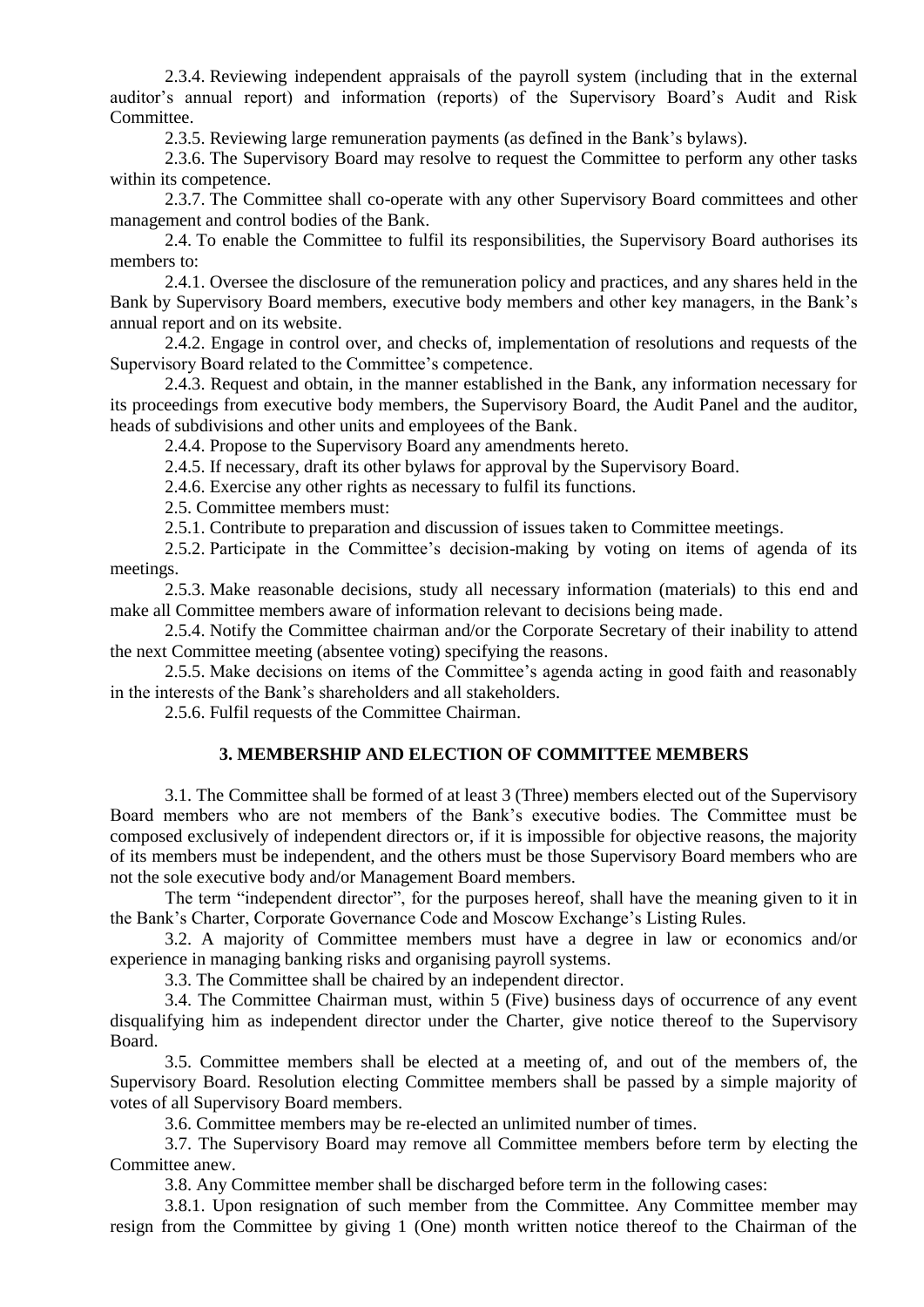Supervisory Board and Committee Chairman. In this case the Supervisory Board shall, at its next meeting but no later than 1 (One) month of receipt by it of the written resignation notice, elect the Committee anew.

3.8.2. Upon removal of such member by the Supervisory Board by electing the Committee anew.

### **4. ELECTION AND FUNCTIONS OF THE COMMITTEE CHAIRMAN**

4.1. The Committee Chairman shall be elected out of the Committee members at a meeting of the Supervisory Board. Resolution electing the Committee Chairman shall be passed by a simple majority of votes of all Supervisory Board members. The Supervisory Board may at any time elect a new Committee Chairman by a simple majority of votes of all Supervisory Board members.

4.2. The Committee Chairman shall be elected out of the independent directors on the Supervisory Board elected to the Committee.

4.3. The Committee Chairman shall steer the Committee, which includes:

– calling and chairing Committee meetings whenever necessary to review important scheduled and current issues within the Committee's competence;

– approving agenda of Committee meetings upon consultation with Committee members;

– defining the list of invitees to Committee meetings;

– ensuring the Committee meets in a constructive atmosphere, discusses freely the items of its agenda, and hears the invitees;

– ensuring Committee meetings are minuted, providing to the Supervisory Board a summary of issues reviewed, discussions held, recommendations put forward and resolutions approved;

– reporting regularly to the Supervisory Board and its Chairman on the Committee's proceedings;

– staying in contact at all times with the Bank's executive bodies, Supervisory Board, auditors, Audit Panel, subdivisions and employees to obtain maximally complete and true information necessary for the Committee's decision-making and to ensure efficient coordination with the Supervisory Board;

– assigning duties to Committee members and giving them requests related to in-depth study of issues, and to preparation of materials, to be considered at Committee meetings;

– on a regular basis, but at least once a year submitting a report on his work to the Supervisory Board;

– appraising the Committee's performance on an annual basis;

– performing other functions envisaged by the effective legislation, the Bank's Charter, this Regulation and other bylaws of the Bank within the Committee's competence.

### **5. FUNCTIONS OF THE COMMITTEE'S SECRETARY**

5.1. The Corporate Secretary of the Bank shall act as the Committee's secretary.

5.2. The Committee's secretary shall ensure:

– arrangement of Committee meetings;

– collection and classification of materials for the meetings;

– timely distribution of the Committee meeting notifications, agendas of the meetings and related materials to Committee members and invitees;

– minuting of Committee meetings;

– drafting of the Committee's resolutions;

– retention of Committee meetings' materials;

– delivery of any appropriate information to Committee members.

## **6. PROCEEDINGS OF THE COMMITTEE**

6.1. Any matters shall be discussed and decisions taken at the Committee meetings. Any decisions of the Committee shall be recommendatory.

6.2. The Committee meetings shall be called when necessary.

6.3. Committee meetings shall be held in person (by way of co-presence of Committee members at a meeting, in particular by means of a conference call or video conference call) or by absentee voting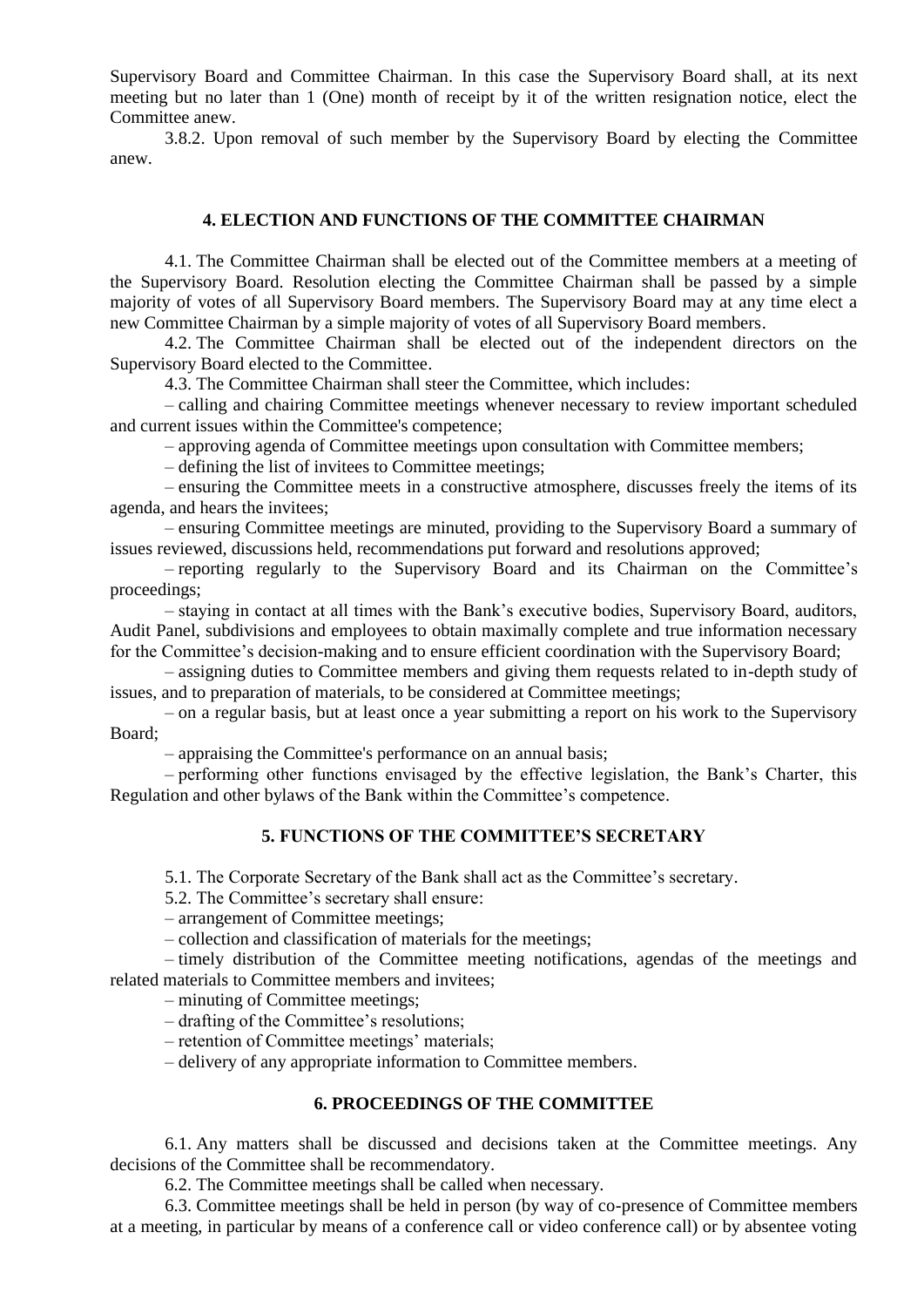(by balloting Committee members on agenda).

6.4. Committee meetings may be called by the Committee chairman at his discretion, upon request of any Committee member, or any body or person entitled to request a Supervisory Board meeting to be called, or upon request of the Supervisory Board.

The agenda of meetings shall be set out by the Committee Chairman based on the Supervisory Board's work plan, its requests or any other requests referred to above in this clause.

6.5. Notice of any upcoming Committee meeting shall be given by the Committee Secretary to each Committee member together with necessary materials at least 7 (Seven) calendar days before it is to be held (or, if to be held by way of absentee voting, before the last day for voting). This period may be shortened where any issues require urgent decisions, provided that none of the Committee members objects. To so object, a Committee member must notify the Committee chairman and/or Secretary in writing by mail, phone, email or otherwise.

6.6. Where the Committee is to make any decisions at an in-person meeting, the Committee members present thereat must express their opinion on the items of its agenda by voting. Any Committee members who cannot attend an in-person meeting or who participate in a meeting held by absentee voting may express their opinion on the items of its agenda in writing.

6.7. If any meeting of the Committee is held by absentee voting, the Committee members shall be provided with its agenda, appropriate materials and the draft resolution specifying the response deadline and a voting ballot.

6.8. Where a Committee meeting is held by absentee voting, voting ballots may be provided by the Committee Secretary one calendar day before the voting date with Committee members' written opinions on the items of its agenda.

6.9. The quorum for taking any actions by the Committee shall be constituted by at least a half of the Committee members.

The quorum of any in-person meeting shall be determined by count of the Committee members present thereat. The quorum of any meeting held by absentee voting shall be determined by count of ballots received from the Committee members by the date specified in the notice of meeting.

6.10. Any decisions shall be taken by a simple majority of Committee members' votes. Any Committee member who voted against any decision taken may have his written dissent entered in the minutes of the meeting.

6.11. The Committee may form working and/or expert groups to deal with any ongoing tasks or particularly complicated matters.

#### **7. ACCOUNTABILITY OF THE COMMITTEE TO THE SUPERVISORY BOARD**

7.1. The Supervisory Board may at any time during a year require the Committee to report on the Committee's current activities. The deadlines for any such reporting shall be set by resolution of the Supervisory Board.

7.2. The Supervisory Board may instruct the Committee to opine on any particular matters, any such instruction to specify a reasonable deadline therefor.

7.3. The Committee may at its discretion submit its recommendations on any matter within its competence to, and, where required hereby, shall opine to, the Supervisory Board.

### **8. COOPERATION OF THE COMMITTEE WITH THE BANK'S MANAGEMENT BODIES AND OTHER PERSONS**

Whereas the Committee members need access to appropriate information to work effectively, members of the executive bodies, the Supervisory Board, members of the Audit Panel, the auditor, heads of subdivisions and employees of the Bank shall, if so requested by, and within the deadlines reasonably set by, the Committee, provide complete and true information and documents relevant to the Committee's activities in a proper manner.

### **9. INSIDER INFORMATION**

9.1. Insider information is any substantial information on the Bank's business, shares, other securities and dealings therein which is not public and, if disclosed, may materially affect the market value of the Bank's shares or other securities.